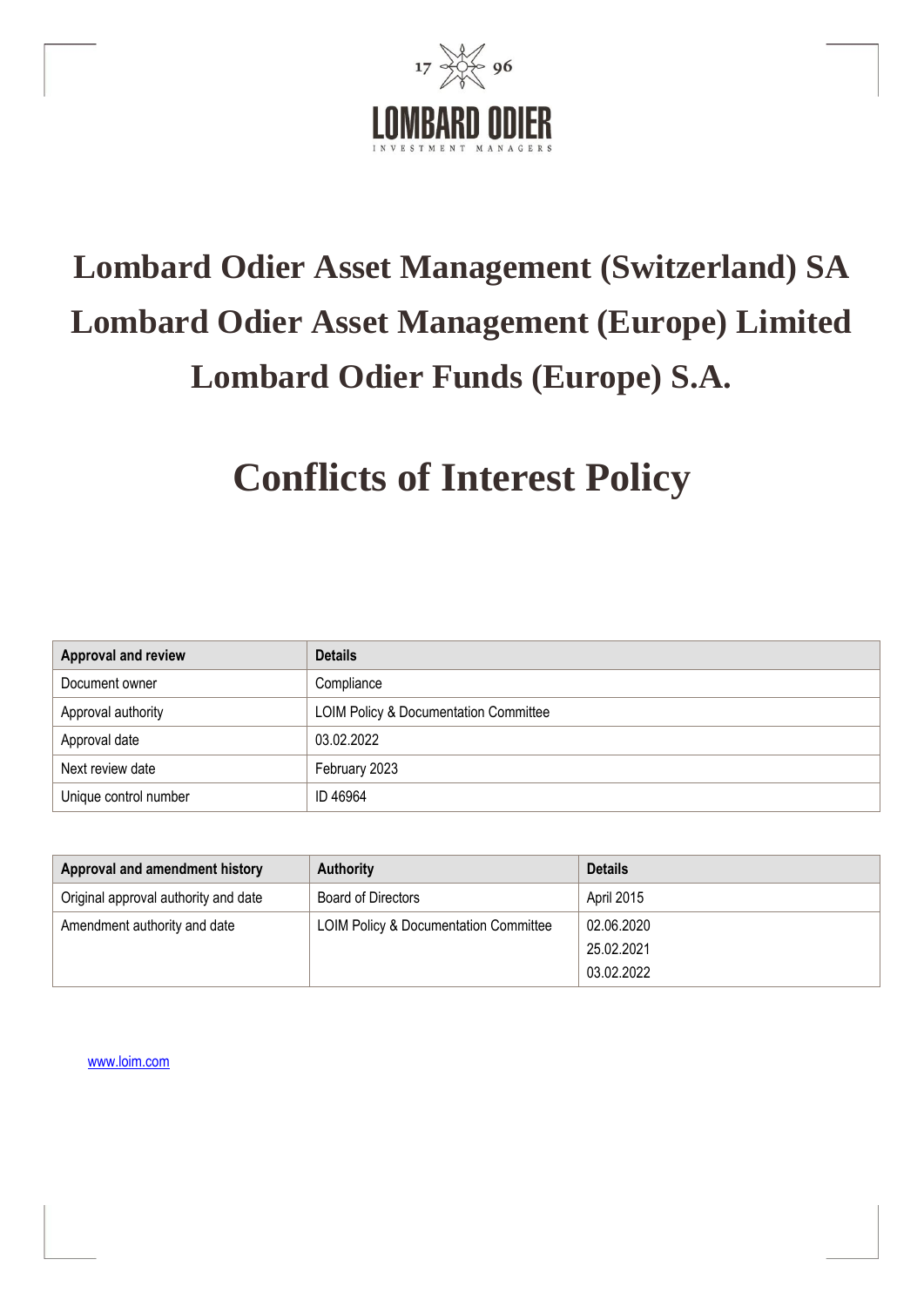## **Table of contents**

|    | <b>Definitions</b><br>3                                                                      |   |
|----|----------------------------------------------------------------------------------------------|---|
| 1. | <b>Introduction</b>                                                                          | 4 |
| 2. | What is a Conflict of Interest?                                                              | 4 |
| 3. | Types of Conflicts Identified by the Firm                                                    | 4 |
| 4. | <b>Managing Conflicts of Interest</b>                                                        | 5 |
| 5. | <b>Employee responsibility</b>                                                               | 7 |
| 6. | Record Keeping and reporting of services and activities giving rise to Conflicts of Interest | 8 |
| 7. | <b>Further Information</b>                                                                   | 8 |
|    |                                                                                              |   |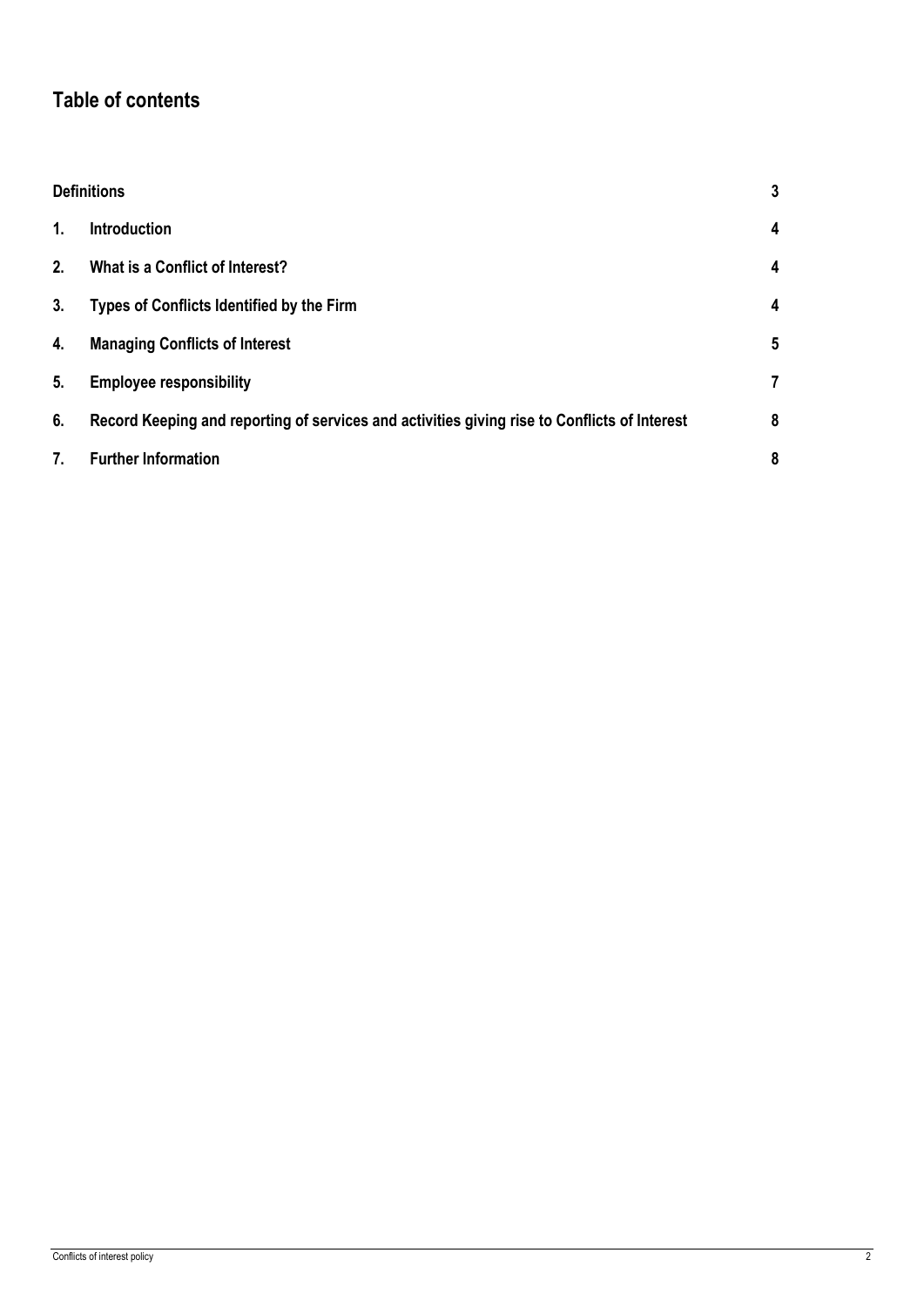## <span id="page-2-0"></span>**Definitions**

| <b>Term</b>           | <b>Definition</b>                                                                                                                                                                                                                                                                                                                                                     |
|-----------------------|-----------------------------------------------------------------------------------------------------------------------------------------------------------------------------------------------------------------------------------------------------------------------------------------------------------------------------------------------------------------------|
| Col                   | Conflicts of Interest                                                                                                                                                                                                                                                                                                                                                 |
| <b>Client</b>         | Clients of the LOIM Group which can either be invested in LOIM Funds or be managed / advised by an entity of the<br>LOIM Group through a stand-alone mandate; the definition of LOIM Clients also includes prospects which are<br>considering to invest in LOIM Funds or to enter into an asset management / advisory agreement with one entity of the<br>LOIM Group. |
| Compliance            | Compliance department of the Firm                                                                                                                                                                                                                                                                                                                                     |
| <b>Employee</b>       | Any Employee of the Firm at any time, including short-term Employees.                                                                                                                                                                                                                                                                                                 |
| Firm                  | Lombard Odier Investment Managers [or if company specific the relevant LOIM entity or Funds].                                                                                                                                                                                                                                                                         |
| <b>Investors</b>      | Investors in a Fund                                                                                                                                                                                                                                                                                                                                                   |
| <b>LOIM</b>           | Lombard Odier Investment Managers                                                                                                                                                                                                                                                                                                                                     |
| <b>LOIM Group</b>     | Consists of the following companies:                                                                                                                                                                                                                                                                                                                                  |
|                       | Lombard Odier Asset Management (Switzerland) SA                                                                                                                                                                                                                                                                                                                       |
|                       | Lombard Odier Asset Management (Europe) Limited                                                                                                                                                                                                                                                                                                                       |
|                       | Lombard Odier Asset Management (USA) Corp                                                                                                                                                                                                                                                                                                                             |
|                       | Lombard Odier Funds (Europe) S.A. and its branches                                                                                                                                                                                                                                                                                                                    |
|                       | Each an "LOIM Company" and ultimately owned by LO Holding SA                                                                                                                                                                                                                                                                                                          |
| <b>LO Holding SA</b>  | Shareholder of LOIM Group which is structured as a Swiss private holding company and wholly owned by Compagnie<br>Lombard Odier SCmA.                                                                                                                                                                                                                                 |
| <b>Parent Company</b> | Compagnie Lombard Odier SCmA                                                                                                                                                                                                                                                                                                                                          |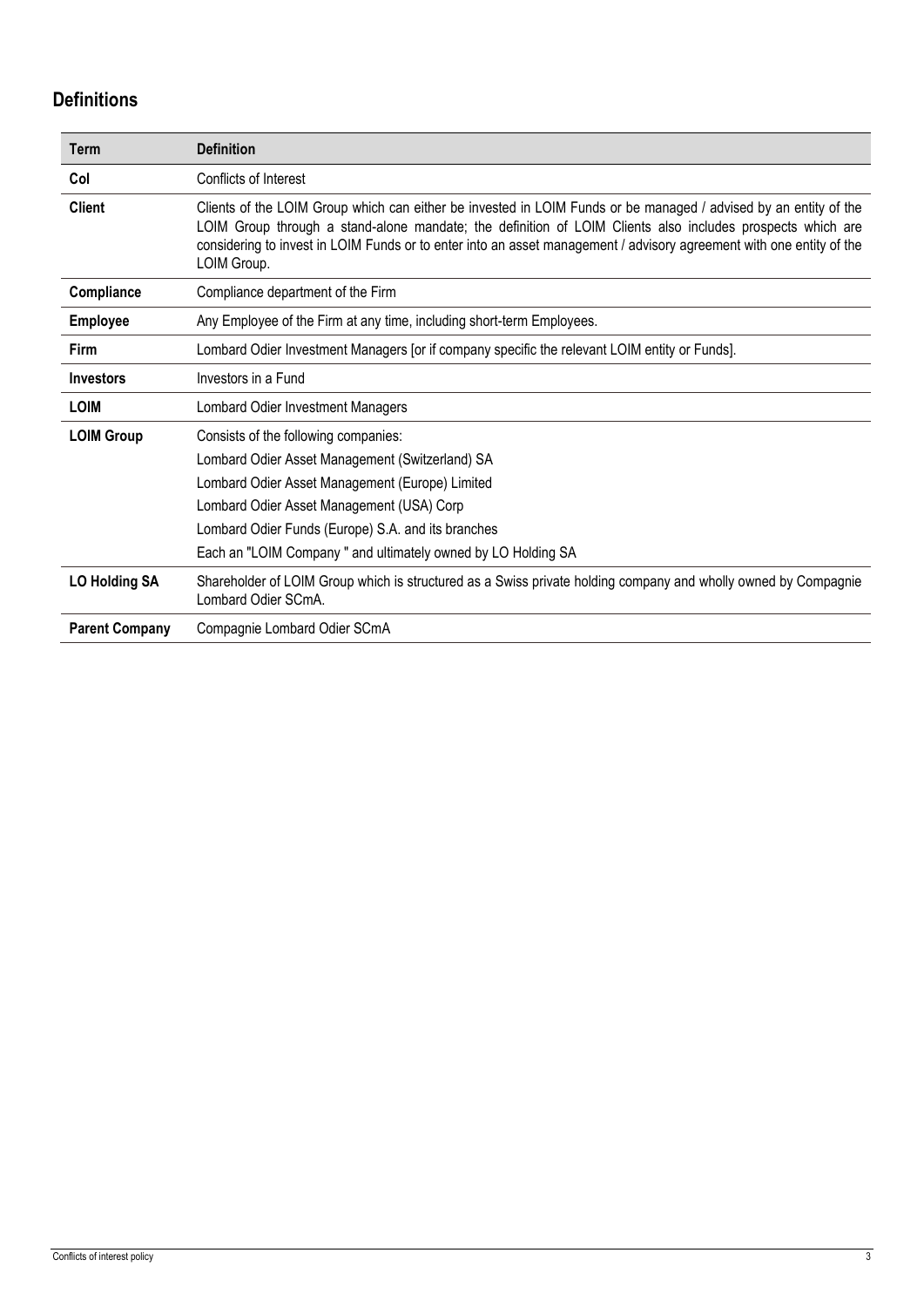## <span id="page-3-0"></span>**1. Introduction**

The overarching principle is that regulated entities and employees within the Firm are required to take all appropriate steps to identify and to prevent or manage conflicts of interest (CoI) between them and their clients, or between one client of the Firm and another or the Funds.

It is the Firm policy that employees must be free from Conflicts of Interest that could adversely influence their judgment, objectivity or loyalty to the company in conducting the Firm's business activities. It is the responsibility of all employees to familiarise themselves with this Policy and to report conflicts of interest to their line manager who will in turn report them to Compliance. Failure to adhere to this Policy can be taken to be a breach of an employee's contract.

Compliance will work with line management to identify, prevent, manage and or mitigate CoI, record conflicts and the mitigating action in the Conflicts Register.

## <span id="page-3-1"></span>**2. What is a Conflict of Interest?**

Conflicts of Interest which carry any risk of damage to the interests of a client may include situations where the Firm or any person directly or indirectly linked to the Firm:

- i. Is likely to make a financial gain or avoid a financial loss at the expense of a client;
- ii. Has an interest in the outcome of a service provided to the client or of a transaction carried out on behalf of a client, which is distinct from the client's interest in that outcome;
- iii. Has a financial or other incentive to favour the interests of another client or group of clients over the interests of the client;
- iv. Carries on the same business as a client;
- v. Receives, or will receive, from a person other than a client an inducement from third parties in relation to the service provided to that client in the form of monies, goods or services, other than the fee for that service;
- vi. The Firm has handled through a separate policy any potential conflicts which may arise in relation to the remuneration structures of staff; and
- vii. Manages a Fund that is in direct competition with another investment structure within LOIM Group.

### <span id="page-3-2"></span>**3. Types of Conflicts Identified by the Firm**

Examples of types of conflicts are listed below. A full list is maintained by Compliance in the Conflicts Register.

- i. Firm (including employees) vs. Client conflicts
	- **Different fee structures** The Firm acts as investment manager and may receive different rates of remuneration, including investment management/ advisory fees and performance fees from multiple client accounts. Whilst we may make decisions to buy or sell securities or other investments for one account and not another account, which may affect relative performance and hence the value of our remuneration based thereon, we will at all times have regard to our obligations to each client, taking into account such clients' investment restrictions and other relevant factors.
	- **Investments choices**  when LOIM Group acts as investment manager, it has to formalize the selection of the investments performed (criteria taken into account in order to invest in the products) and especially when the LOIM Group performed investments in products owned by the Lombard Odier Group.
	- **Securities lending activities**  Bank Lombard Odier & Co Ltd acts as securities lending agent for the Funds.

The Funds use the services of a securities lending agent instead of running their own securities lending programs. Potential conflict of interest may arise in the following situations:

- The securities lending agent may charge a higher price without relevant quality ;
- $\triangleright$  an arrangement, where the risk entailed by the activity of securities lending is borne by the lender (i.e., the Fund) while the revenue arising from such activity is shared between the lender and its agent, could potentially encourage the agent to compromise on the quality of both the collateral and the counterparty; to mitigate such risk, the securities lending agent is required to abide strictly by the securities lending policy put in place by the Management Company and endorsed by the Fund;
- $\triangleright$  a securities lending transaction where the asset to be lent is part of the respective portfolios of several entities for which the same securities lending agent is involved could lead to favor one entity over another; to mitigate such risk, the securities lending agent undertakes to ensure the equal treatment of all participants to a same securities lending transaction and apply a fair allocation between them.

The Fund prospectus will disclose the name of the securities lending agent and the mitigation actions.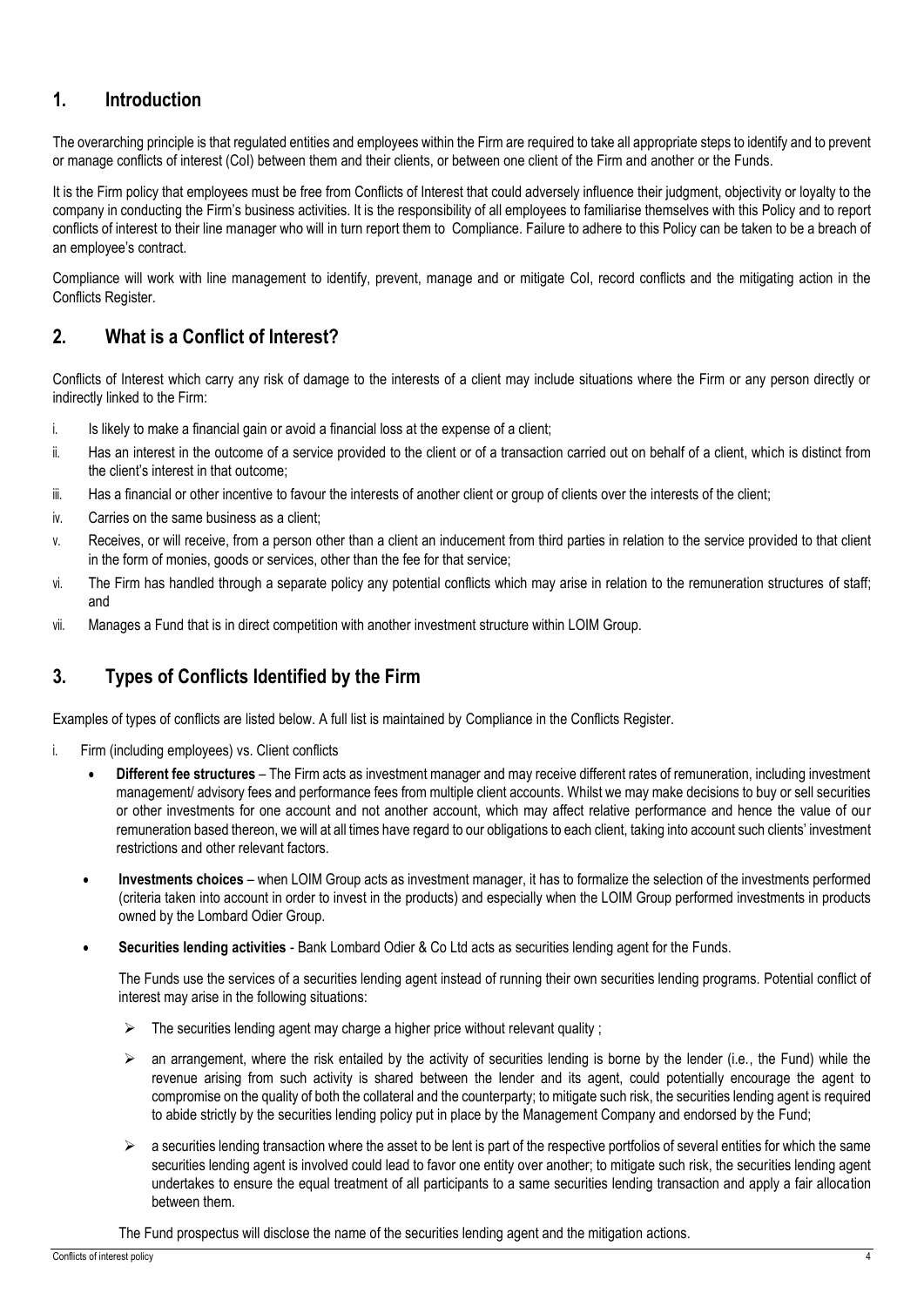- **Employee personal investments –** employees of the Firm may hold or deal for their personal account in securities of an issuer in which securities or investments are held or dealt in on behalf of a client. All the Firm employees are subject to the Personal Account Dealing policy.
- **Gifts and entertainment –** gifts and entertainment may on occasions be offered to the employees by suppliers or others who provide services to, or receive services from the Firm. All employees are subject to our strict gifts and entertainment policy.
- **Board members mandates –** Some employees of the Firm act as board members of Clients. Conflicts of interests may be avoided in the decision taken by these employees for the Clients and in the remuneration they receive for these mandates. Therefore, employees acting as directors must abstain to vote on subjects which can create a conflict of interest.
- **Personal conflicts of interest –** Some conflicts may arise from the personal situation of the employee.
- ii. Client vs. client conflicts
	- **Aggregation of transactions in investments –**The Firm may aggregate purchase and sale transactions in investments (and associated transaction costs) for applicable clients.

The applicable clients may have different or similar investment strategies, objectives and restrictions, and they may be structured differently. Accordingly, aggregation may result in different outcomes for certain such clients, for instance in respect of the holding period for an investment, the size of a client's exposure to such investment, and the price at which an investment may be acquired or disposed of. Depending on the circumstances, aggregation may be advantageous or disadvantageous to the client.

- **Allocation of transactions in investments –** aggregated transactions as referred to above, including costs and expenses thereof, are allocated to ensure that our clients have broadly equal access to a similar quality and quantity of suitable investment transactions, taking into account the factors mentioned above, amongst others. Our policy further requires all allocations to be effected at the same price.
- **Transactions between clients –** The Firm may make decisions for one client to buy or sell units, shares or other investments in other funds which the Firm is the investment manager. The Firm may potentially charge the management fees where one fund invests in another fund.

The Firm may in certain circumstances effect a transaction between clients whereby one client buys an asset from another client for reasons that are beneficial to each client, on arms' length terms. For example, a transaction between clients may be appropriate when a client fund has an obligation to meet applicable investment restrictions or investor redemption requirements, and where the Firm determines that the investment continues to represent a valid opportunity to generate added value for one or more other clients to acquire the investment.

• **Issue of regular portfolio information –** The Firm may from time to time provide investors holding security interests in certain public funds with regular portfolio or other information, comprising detail that is not routinely available to other investors in the same client fund. To the extent permitted by applicable laws and regulations, we have a policy of providing portfolio information on request to any investor in such public funds.

## <span id="page-4-0"></span>**4. Managing Conflicts of Interest**

Employees of the Firm are expected to conduct themselves in a way that avoids CoI wherever possible. When a CoI is identified or where a potential CoI may arise, all employees have a duty to ensure the fair treatment of all the parties involved and to make the appropriate disclosures. In some instances a CoI cannot be avoided but, in all such circumstances, such CoI must be disclosed to all the parties involved and all the circumstances surrounding such a CoI must be reported to Compliance. If conflicts are not properly identified and managed, the Firm, its employees could lose revenue, suffer reputational damage and be subjected to legal or regulatory action. The Firm has procedures for managing conflicts of interest as set out below:

#### • **Personal account dealing requirements**

The Firm operates personal account dealing requirements which, among other things, prohibit employees of the Firm from undertaking dealing in circumstances where such dealing would conflict with duties owed by the Firm to its clients (both those with segregated mandates and those directly invested into LOIM funds).

#### • **External business interests**

External business interests of employees of the Firm conflicting with the Firm's interests and the interests of the Firm's clients are prohibited. unless senior management and Compliance approval has been sought in writing and obtained.

#### • **Code of Ethics**

The code of Ethics sets out principles which express LOIM fundamental value and which must be complied with in all employees' day to day work.

#### • **Exchange of information**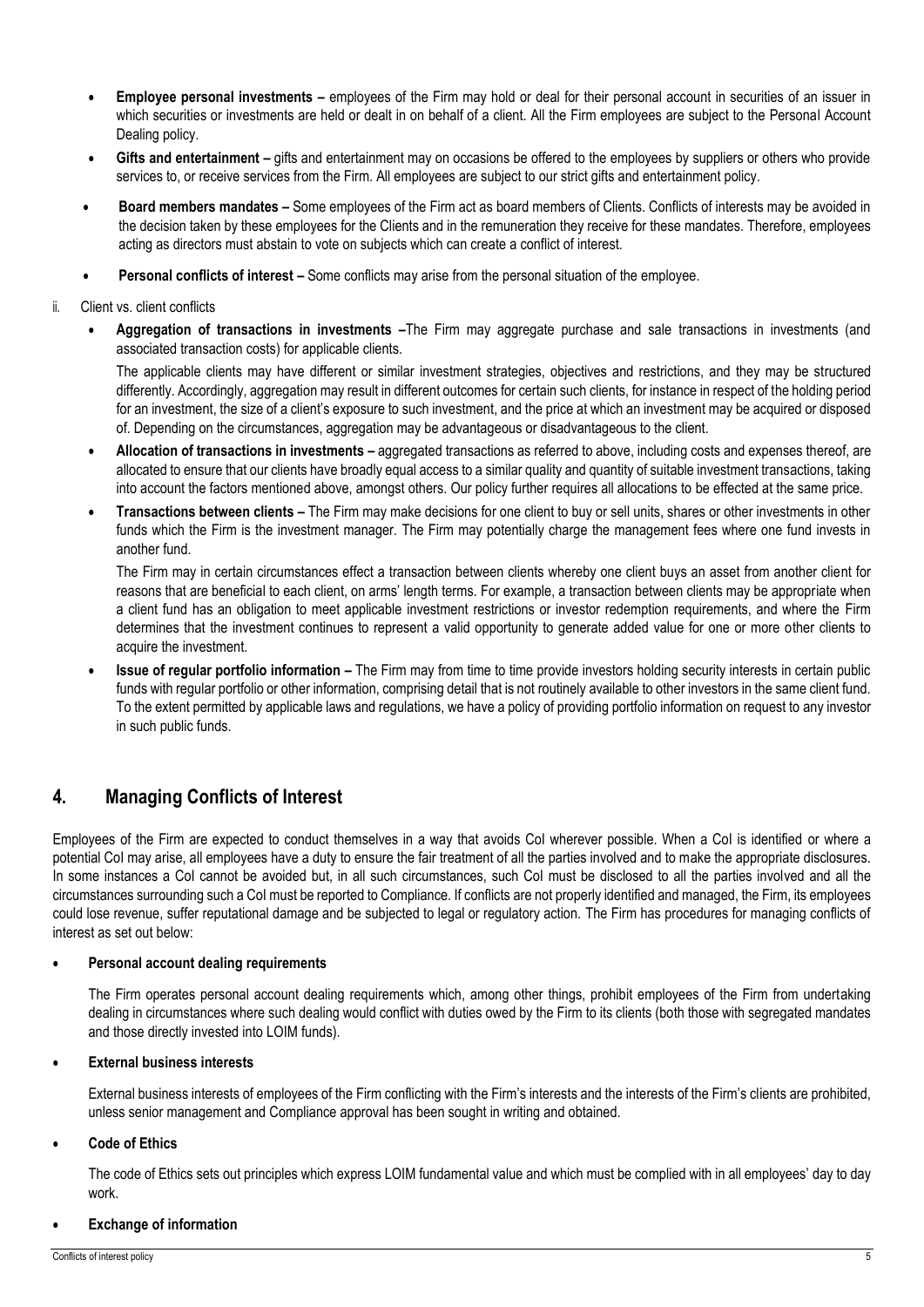The Firm puts in place effective procedures to prevent or control the exchange of information between relevant persons engaged in collective portfolio management activities involving a risk of a conflict of interest where the exchange of that information may harm the interests of one or more clients;

#### • **Chinese walls**

This is the term used for the established arrangements, which prevent the unauthorised flow of confidential information from one pre-defined part of the Firm, to another pre-defined part of the Firm. These arrangements define the circumstances in which each of the Firm entity can communicate confidential information, either within the entity or to other Firm entities and the procedures which must be followed.

#### • **"Need To Know" Policy**

The Firm operates a "need to know" policy. Commercial and / or price sensitive information should only be passed to other people within the Firm when there is a clear "need to know" on the part of the recipient.

#### • **Gifts and Entertainment log**

The Firm maintains a gift log registering the solicitation, offer or receipt of gifts/entertainment.

#### • **Separation of functions**

Proper separation of functions and clear job roles are designed to limit the potential for conflicts of interest. Where appropriate and proportionate, systems and controls exist to prevent employees from undertaking roles where such a conflict may exist. Overall, the Board is responsible for ensuring that the firm's governance arrangements provide for appropriate segregation of duties to prevent conflicts of interest that may arise as result of apportionment of responsibilities within the Firm.

#### • **Declaration of mandates**

In order to collect and have a global view of all the employees' mandates.

#### • **Remuneration policy**

The Firm has adopted a remuneration policy in order to avoid any direct link between the remuneration of relevant persons principally engaged in one activity and the remuneration of, or revenues generated by, different relevant persons principally engaged in another activity, where a conflict of interest may arise in relation to those activities;

#### • **Investment management procedures**

Measures to prevent or control the simultaneous or sequential involvement of a relevant person in separate collective portfolio management activities where such involvement may impair the proper management of conflicts of interest. (as per the CSSF Regulation 10-04).

#### • **Voting right policy**

In order to determine when and how voting rights attached to instruments held in the managed portfolios are to be exercised, to the exclusive benefit of the clients concerned.

#### • **Complaints Handling**

The Firm establishes, puts in place and maintains operational efficient and transparent procedures in order to apply a quick and fairly treatment of complaints.

#### • **New products and services**

As part of its Product Governance Policy, the Firm conducts an assessment of any potential or actual conflicts of interest that may arise in relation to the launch of any new products and services. In this regard, the relevant business unit concerned will provide to Compliance the steps that have been taken by the business unit to identify, prevent and manage any potential and actual conflicts of interest that may arise as a result of the proposed new product and service. Compliance may require changes to the proposed new product or service or in the steps proposed by the relevant business units to identify, prevent and manage any potential and actual conflicts of interest that may arise. The Product Governance Committee, responsible for approval of new products and services and where appropriate, the Board, will have regard to the Conflicts of Interest Assessment provided by the business unit and Compliance prior to the approval of any proposed new products or services.

#### • **Outsourced Activities**

With regard to the activities of third parties that perform delegated tasks of the Firm, the adherence to the principles of this conflicts of interest policy are checked and documented in the context of the due diligence audits and outsourcing controls.

#### • **Governance**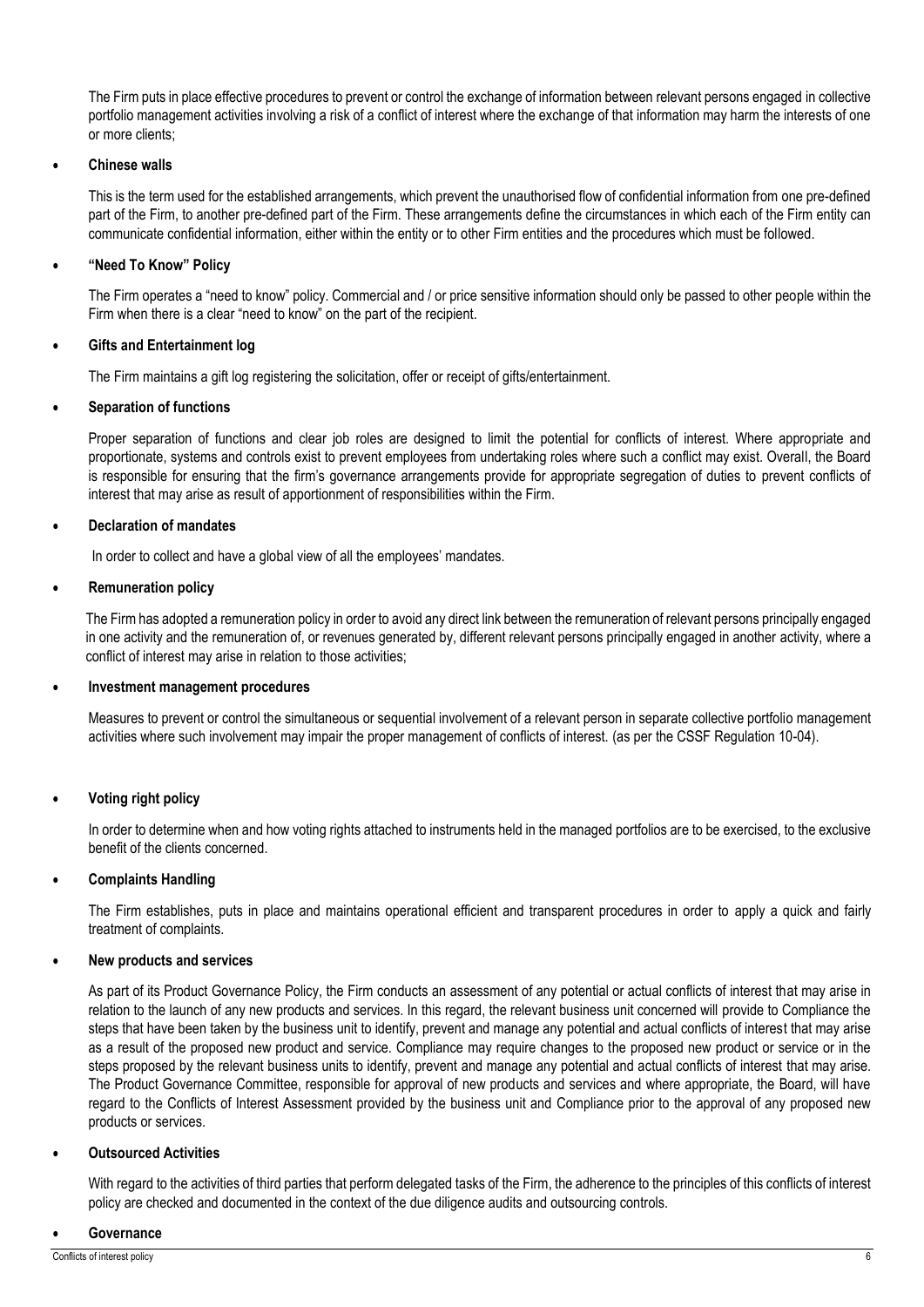- The Firm has robust governance arrangements. Key business decisions are taken by the Board or the LOIM Management Committee and are recorded.
- A Remuneration policy has been established to ensure that there is no unnecessary risk taking at the Firm and to encourage responsible business conduct, fair treatment of clients as well as avoiding conflicts of interest in the relationships with clients. Compliance reports annually to the Board on the operation of the Firm's Remuneration policy in the prevention of Conflicts of Interest.
- Compliance reports directly to the Authorised management (Conducting Officers for Luxembourg), the Risk and Compliance Committee and the Board. Periodically, and at least annually, Compliance will provide a written report to the Authorised management, the Risk and Compliance Committee and the Board covering:
	- the operation of the Firm's Conflicts of Interest policy,
	- − the identified conflicts recorded in the Firm's Conflicts Register maintained by Compliance,
	- an assessment of the effectiveness of the organisational and administrative arrangements established to manage conflicts of interest at the Firm.
- The Firm has rules laid out in the standard employment terms and conditions, governing employee conduct.
- Each employee is required to attest on an annual basis that they have notified their lead manager and Compliance of all conflicts of interest and that they have complied with the Policy.

#### • **Internal training**

It would be impossible to predict all conflicts of interest which could arise as part of commercial operations. Therefore, it is crucial that employees always keep the possibility of a conflict of interest in mind. They are provided with training to heighten their awareness of this issue and ensure that they manage any possible conflicts of interest efficiently.

#### • **Disclosure**

So far as is possible, the Firm must, in the first instance, take appropriate steps to prevent or manage potential and/or actual conflicts of interest from arising. Where a conflict of interest arises in circumstances where the Firm's administrative and organisational arrangements for preventing and managing conflicts of interest are insufficient to ensure, with reasonable confidence, that the risks of damage to a Client's interests as per the above conflicts of interest identified by the Firm will be prevented, the Firm must clearly disclose by any appropriate means to the Client the existence of the conflict and seek the written permission of interested parties to act, notwithstanding the existence of the conflict. The written disclosure must include sufficient detail to enable a client to take an informed decision with respect to granting permission.

In such a case, the Firm will disclose the following to the client before undertaking business for the client:

- The general nature or sources of conflicts of interest, or both;
- The organizational and administrative arrangements established by the Firm to prevent or manage conflicts of interest that are not sufficient to ensure with reasonable confidence that the risks of damage to the interests of the client will be prevented;
- Specific description of the conflicts of interest that arise in the provision of the service;
- Explain the risks to the Client that arise as a result of the conflicts of interest; and
- The steps taken to mitigate those risks.

LOIM Staff members must inform Compliance of all instances requiring such a disclosure to the client to be made prior to the disclosure.

### <span id="page-6-0"></span>**5. Employee responsibility**

Compliance will conduct periodic (at least annually) reviews of the Firm's conflicts of interest management procedures including the Firm's conflicts of interest policy. It is the responsibility of each employee to actively manage conflicts of interest.

Active management of conflicts of interest is understood to mean in particular the following tasks:

- Identification of actual and potential conflicts of interest;
- Mitigating conflicts of interest;